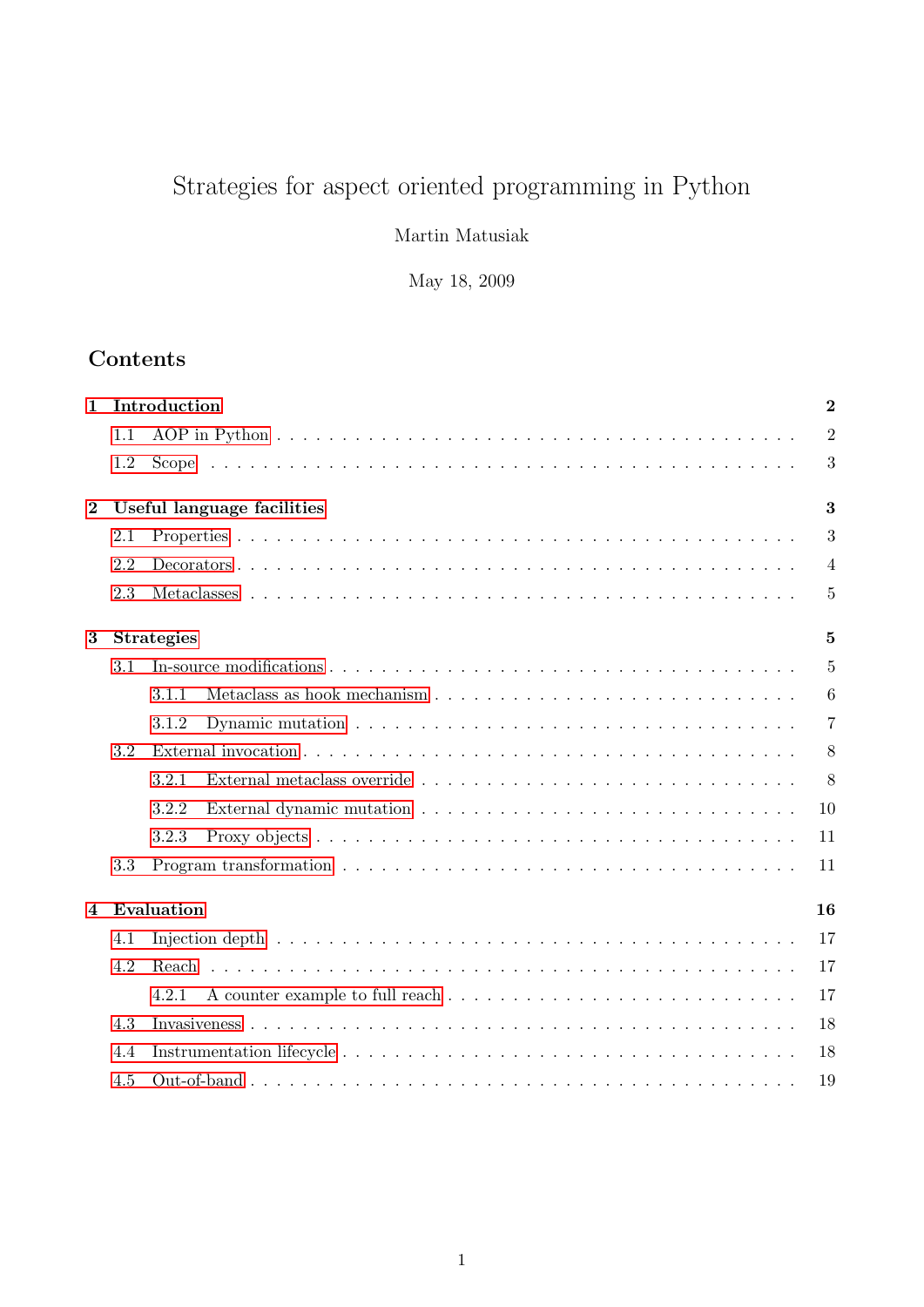# <span id="page-1-0"></span>1 Introduction

The paradigm of Aspect Oriented Programming (AOP) has emerged in recent years as a potential measure to alleviate the complexity of software design and maintenance. AOP is readily applicable to object oriented software, although adoption has been sporadic to date. The best known implementation is AspectJ[\[2\]](#page-18-1) (for the Java ecosystem), which can be considered a reference implementation for aspect oriented programming.

AOP is essentially a disciplined, methodical way of injecting code into existing source files. It is defined by AspectJ as an out-of-band code transformation with a separate compiler, taking the original source files, plus the so called "aspect code" (which defines these injections, and is still Java code) to produce standard Java class files. The advantage is clear: the original source is untouched, and aspect code can add new behaviors which can be turned on or off just by moving between the Java compiler and the AspectJ compiler. This has obvious advantages as a step between development/testing and production.

AOP defines a nomenclature for code injection.

- 1. Code injection is possible at certain well defined points, such as before a method call, after a method body etc. These points are called *join points*.
- 2. Code injection is declared in units called advice, which provide the code to be injected.
- 3. Advice are matched against join points using string matching (globbing or regular expressions). Every advice has a matching string, and it is called a *pointcut*.
- 4. Advice are collected in classes (or other executable units) called aspects.

# <span id="page-1-1"></span>1.1 AOP in Python

Unlike AspectJ in Java, Python does not have a canonical AOP framework. It can be debated to what extent aspect oriented practices are useful or applicable to Python's dynamic nature. Nevertheless, there have been a number of projects to enable aspect oriented programming in Python.

The following framworks are covered in this paper.

- 1. aopy[\[1\]](#page-18-2)
- 2. Aspyct[\[3\]](#page-18-3)
- 3. Lightweight Python AOP[\[4\]](#page-18-4)
- 4. Logilab aspects[\[5\]](#page-18-5)
- 5. PEAK[\[6\]](#page-18-6)
- 6. Pythius[\[7\]](#page-18-7)
- 7. Spring Python[\[8\]](#page-18-8)

The following framworks are not covered.

1. PyPy AOP[\[9\]](#page-18-9)

Aspect oriented programming in PyPy is an AOP extension for the PyPy compiler environment and is thus not on equal footing with the other implementations, all of which require only CPython.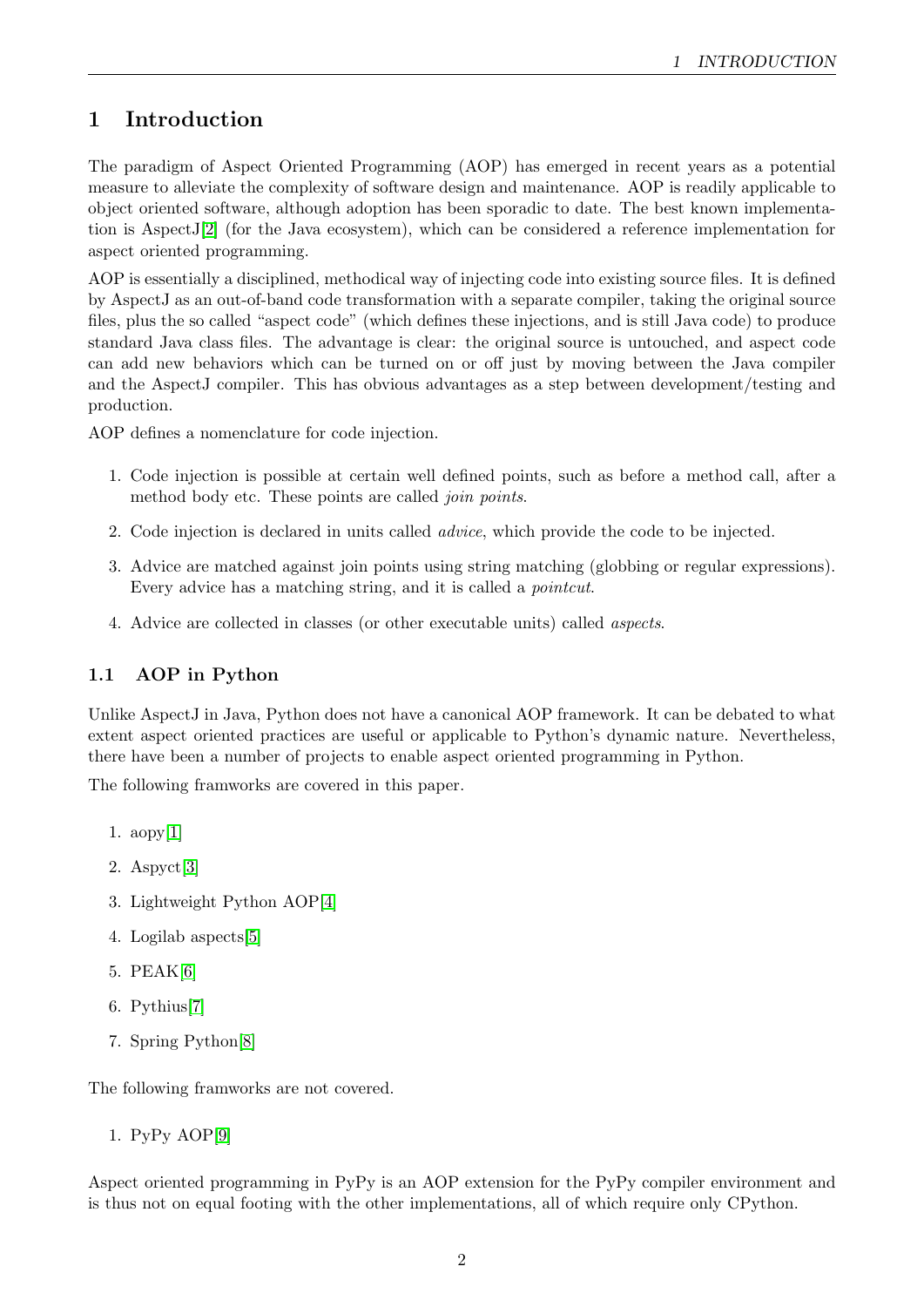## <span id="page-2-0"></span>1.2 Scope

It is my mission in this paper to examine a number of different strategies for AOP in Python, and relate how different implementations have leveraged these.

It is the focus of this paper to explore the strategies behind code injection applied to aspect oriented programming. The paper does not serve as a general review of the various frameworks in order to provide a scoresheet. Instead, it is my view that the injection (or hook) mechanism itself – that which makes code injection possible – is the crucial and defining property of any aspect oriented approach, and is therefore my focus. Outside of this I make no attempt to assess the merits of the implementations presented.

# <span id="page-2-1"></span>2 Useful language facilities

Python has a couple of language features that promote aspect oriented programming in that they provide access to the underlying data structure without disrupting the interface. In other words, they are means of instrumentation that are invisible to clients of the code. The various AOP frameworks use these features widely.

#### <span id="page-2-2"></span>2.1 Properties

Properties enable an indirection on access to variables of class instances.<sup>[1](#page-2-3)</sup> The following example serves to illustrate.

```
1 class Class ( object ):
2 def __init__(self):
3 self.att = 1
4
5 def get_{s} (self):
6 print "get", self . _att
7 return self . _att
8
9 def _set_(self, value):
10 print "set", value
11 self . _att = value
12
13 def del_{s} (self):
14 print "del"
15
16 att = property (fget=_get_, fset=_set_, fdel=_del_)
17
18 cls = Class ()
19 #> set 1
20 print cls . att
21 #> get 1
22 #> 1
23 cls.att = 224 #> set 2
25 print cls . att
26 #> get 2
27 #> 2
28 del cls . att
29 # > del
```
<span id="page-2-3"></span><sup>&</sup>lt;sup>1</sup>Properties only apply to instance variables, class variables cannot be wrapped in properties. Properties are also limited to new style classes.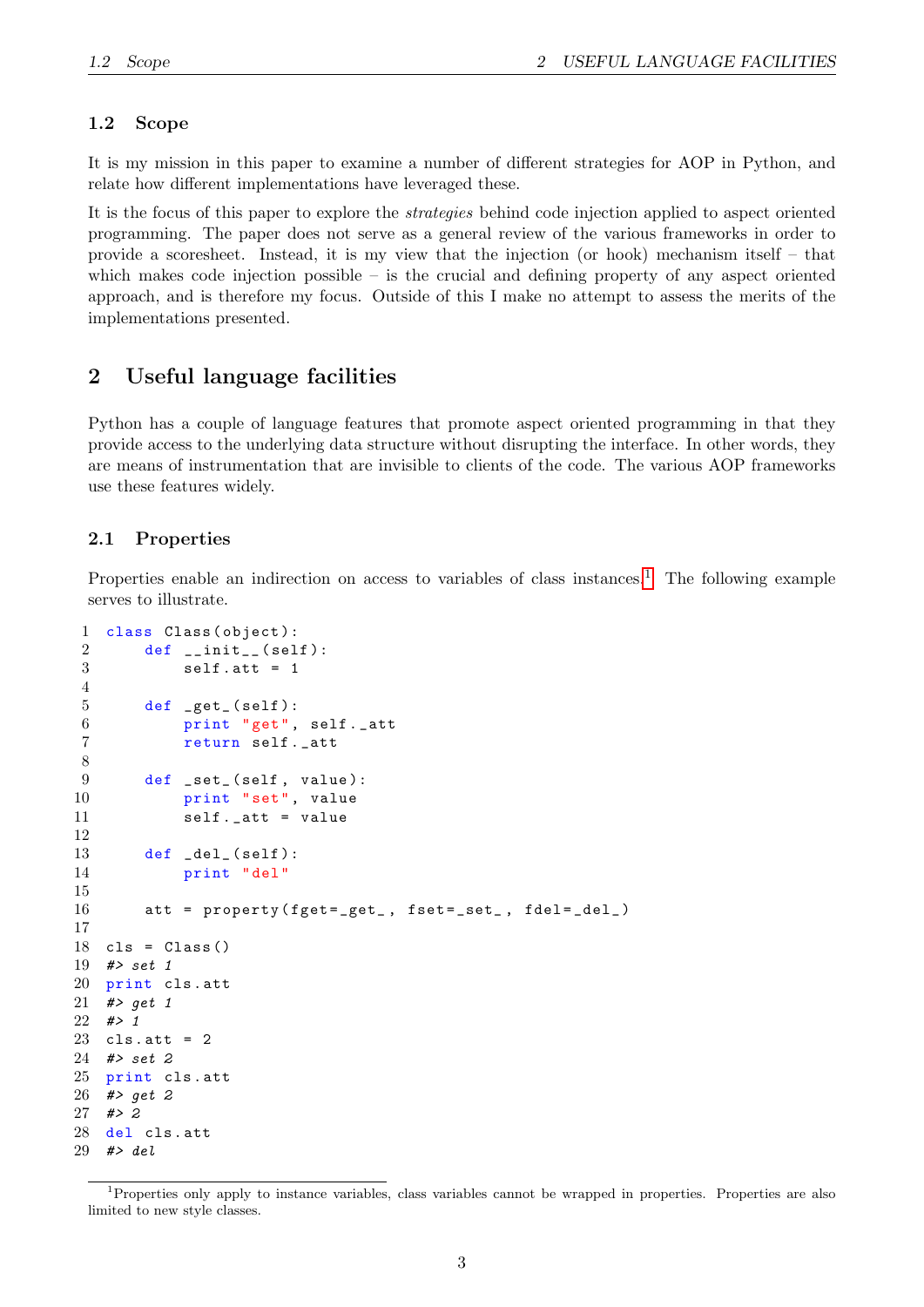Lines 1-3 show a standard class definition, with a variable att initialized with a value. Ordinarily, access to this variable will access the object directly. However, in this case we wish to introduce an indirection on this attribute.

Lines 5-14 define three functions that will receive calls upon access to att. Line 16 is the crucial statement, which reassigns the variable att to an instance of a property given the three functions defined above. The property mechanism will now dispatch all attribute access on att to get, it will dispatch assignment on att to \_set\_, and it will call \_del\_ just before att is garbage collected. The functions get and set actually operate on an attribute called  $\lnot$  att, which is a variable known only to these two functions, and serves to store the value of the attribute.<sup>[2](#page-3-1)</sup>

Line 18 instantiates the class Class with an instance cls. This executes the \_init\_ method, where att is assigned a value. Since att is wrapped in a property, this assignment is routed through the method set, which performs the actual assignment. Subsequent access and assignment to att passes through get and set respectively, before the attribute is deleted, which triggers  $\text{del}$ .

Properties provide a practical solution to the problem of imposing logic on access or assignment to selected attributes, but without changing the interface. Thus access to a property does not differ from access to any other object from the client's point of view.

#### <span id="page-3-0"></span>2.2 Decorators

A decorator wraps a function much in the same way that a property wraps an attribute. A decorator is a function which accepts the function it decorates, and returns a replacement function. The following example demonstrates use of a decorator.

```
1 def decorator (func):
2 def new_func(x):
3 print "Received input value: %s" % x
4 \qquad \qquad res = func (x)
5 print " Returning output value : %s" % res
6 return res
7 return new_func
8
9 @decorator
10 def func(x):
11 return x+1
12
13 print func (1)
14 #> Received input value: 1
15 #> Returning output value: 2
16 #> 2
```
Lines 10-11 show a function definition. Line 9 shows the special syntax for applying a decorator to a function. The decorator itself is defined on lines 1-7. The outer function decorator accepts a function func, defines in its body a function new func, and returns new func. The net effect is that new func replaces func in the module.

However, new func is defined in the scope of decorator, and is actually a closure (ie, it has acess to the scope of decorator). And so in the body of new func there is a call to the original function func. The result of that call is captured in res, and returned by new func. The parameter x was received by new func, and is forwarded to func. But before and after this call other code can be executed.<sup>[3](#page-3-2)</sup>

<span id="page-3-1"></span><sup>&</sup>lt;sup>2</sup>This is purely as a matter of convention; nothing prevents other functions from access to \_att. However, a name different from att is necessary, otherwise access to att in the body of get will trigger a recursive call to get, causing infinite recursion.

<span id="page-3-2"></span><sup>&</sup>lt;sup>3</sup>While it is not shown here, the Python interpreter provides further introspection into the arguments to func, their names and values, and these values can be mutated in useful ways. For instance, it is possible to determine if the first argument is called self and whether it is an instance of the class the function belongs to.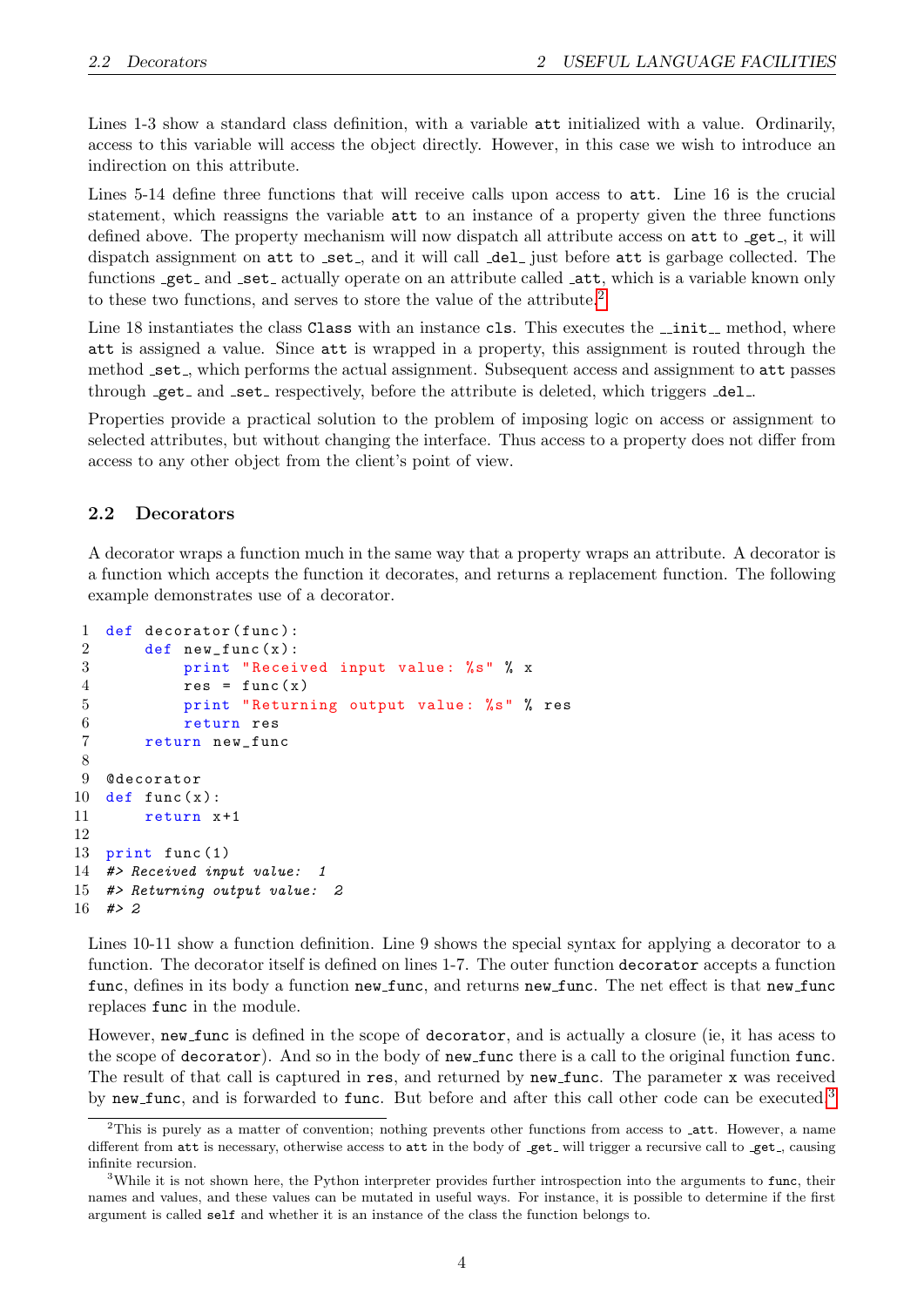The call to func can even be scrapped altogether.

### <span id="page-4-0"></span>2.3 Metaclasses

Formally, a metaclass relates to a class in the way that a class relates to an instance. The type (or class) of an instance is its class; the type (or class) of a class is its metaclass. Python has a standard metaclass used for all classes which do not define their own, called type.

Just as properties and decorators can be used to instrument attributes and functions one by one respectively, metaclasses provide access to the whole namespace of a class. And thus metaclasses can be used to set properties and decorators in bulk, programmatically. They can also mutate a class in any other way. The following snippet exemplifies one use of a metaclass.

```
1 class Printable (type):<br>2 def new (cls. n
         def \_new_{-} (cls, name, bases, dct):3 \text{ det} [\text{ }^{\prime} \text{ } _{\text{ }_{\text{}}\text{ }_{\text{}}\text{ }}] = \text{lambda self:} \backslash4 "I'm an instance of %s" % self . __class__ . __name__
5 return type.__new__(cls, name, bases, dct)
6
7 class Class (object):
8 __metaclass__ = Printable
9
10 print str( Class())11 #> I'm an instance of Class
```
Lines 7-8 define a class Class, without methods. A  $\overline{\ }$  metaclass  $\overline{\ }$  variable is set at class level (a class attribute).

Lines 1-5 define a metaclass. The metaclass derives from type, not from object as classes do. And it defines a meta-method  $\text{new}$ , which accepts the name of the class to be instantiated (in this case Class), the bases classes of the class (object), and the members of the class (the attributes and functions).

Line 3 sets the attribute  $\text{Istr}_i$  in the dictionary (namespace) of the class, which serves to override the standard method  $z_{\text{str}}$  with a custom version.  $z_{\text{new}}$  then delegates to type.  $z_{\text{new}}$ , which creates the class and returns it.

Line 10 prints the string representation of an instance of Class, which corresponds to the override on line 3.

Python 3.0 will also have class decorators, an alternate form of mutating classes which is analogous to function decorators.[\[10\]](#page-18-10)

# <span id="page-4-1"></span>3 Strategies

## <span id="page-4-2"></span>3.1 In-source modifications

The bulk of the AOP frameworks for Python rely on mutating the namespace from within the module itself. The demonstration snippets they provide typically show the aspects being applied in the same module as the code to be instrumented. Figure [1](#page-5-1) illustrates this pattern.

The objects that are to be instrumented have to be in scope by the time the instrumentation statements are executed. Use of the objects must then follow the instrumentation statements. Additional modules can be instrumented, either in-source, or in the main module, once they have have been imported into the main module's scope. Dynamic mutation is informally known as monkey patching.[\[11\]](#page-18-11)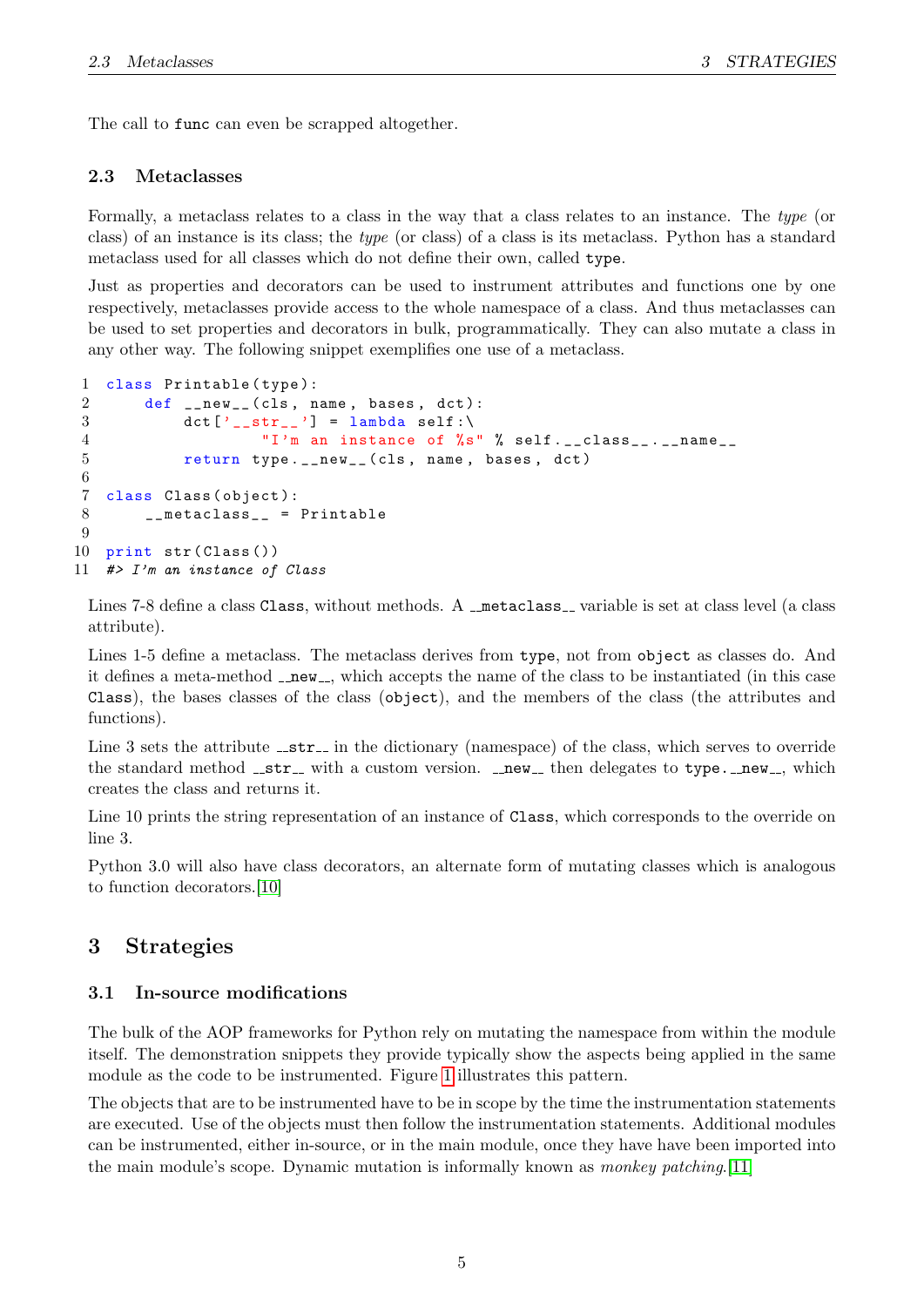

<span id="page-5-1"></span>Figure 1: In-source pattern

# <span id="page-5-0"></span>3.1.1 Metaclass as hook mechanism

When an object is instantiated from a class, the  $\bot$ init  $\bot$  method is called on the instance. Just the same way, a class is instantiated from a metaclass, and the  $\sqrt{m}$  method is called as a constructor for the class. This opens a window of time in which the class can be mutated before any clients will have had the chance to use it. This can be seen as a static mutation, given that there is no case in which a client may have accessed the class or its instances before the mutation took place.

Python objects deriving from object inherit the metaclass type. A class can override this by setting the  $\lnot$  metaclass  $\lnot$  attribute at class level. This can only guarantee a static mutation if the metaclass is set in the body of the class declaration, so that it takes effect when the class is compiled into a code object. Otherwise the class may already have been accessed by clients, which would have seen the pre-mutation state.

Pythius is perhaps the most referenced Python AOP framework (although its purpose is broader it does include an AOP component) and uses the metaclass as a hook into the class. The following example is from Pythius's demonstration code.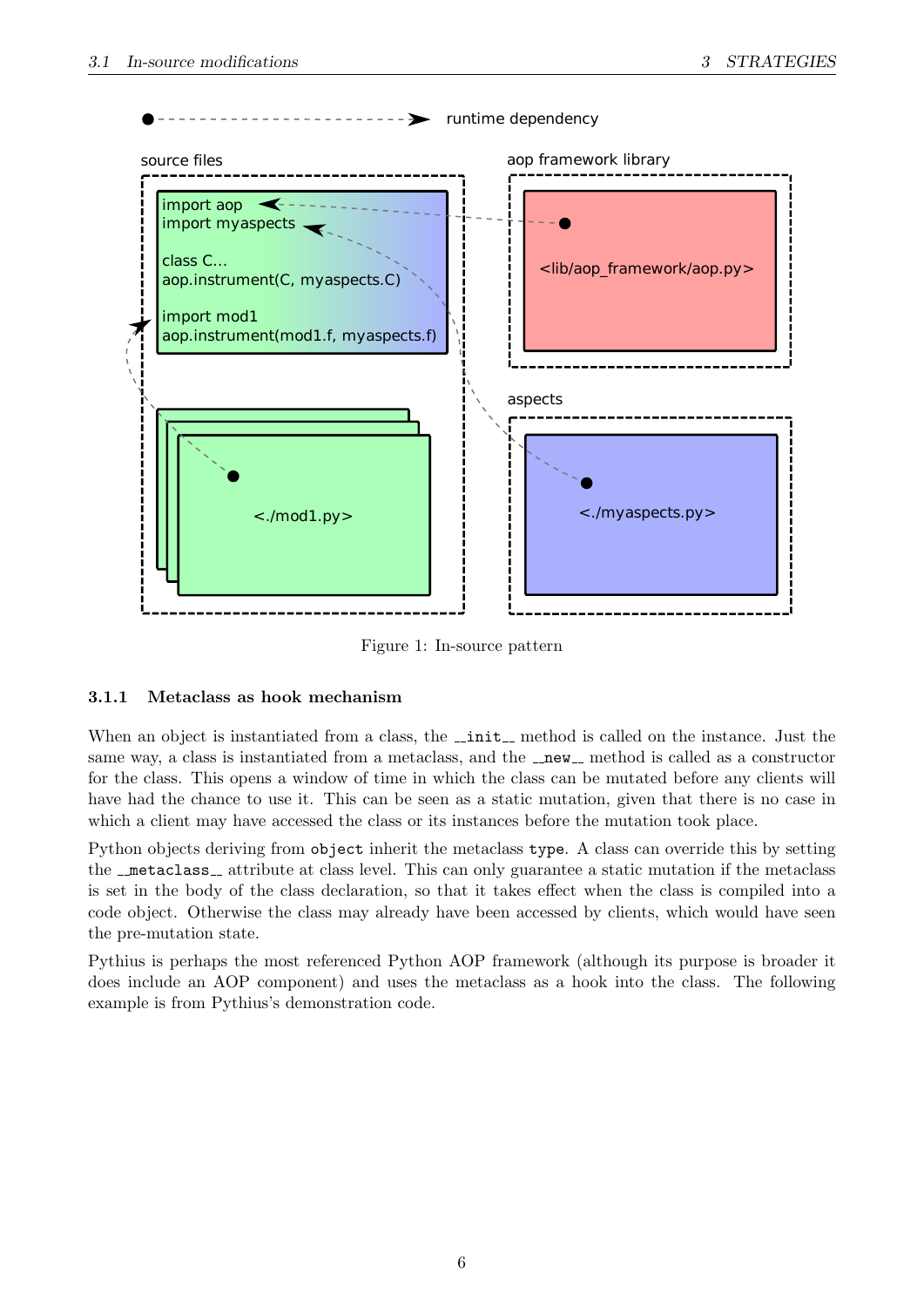```
1 import aop
2
3 class OffByOne ( aop . Aspect ):
4 ...
5
6 obo = OffByOne()
7
8
9 class Student (object):
10 __metaclass__ = aop . Metaclass
11 _aspect = obo
12 ...
13
14 student = Student ()
```
Line 3 begins a definition of an aspect. The aspect (in the form of a regular class) is then instantiated on line 6. This can be readily moved to a dedicated "myaspects" module if so desired. Then follows the definition of a class on line 9. This class sets a metaclass, pointing to the metaclass defined by the AOP framework itself. Then the attribute aspect is set to the instance of the user defined aspect. Finally, the class is instantiated.

All of the logic external to the operation of the user defined code (ie. the module minus all AOP related code) can be moved to a separate "aspect" module, except for the indispensable metaclass declaration on line 10. (A user defined metaclass could just as well handle all the AOP logic, the aspect attribute is not essential.)

Consequently, this technique does require setting the metaclass for all classes that are to be instrumented, but is not very invasive. However, it is not a general technique for AOP since it only applies to classes. Functions and attributes at module level do not have an equivalent hook, so they may not be instrumented.

#### <span id="page-6-0"></span>3.1.2 Dynamic mutation

The obvious alternative is to intermingle the main program code with aspect code, mutating the namespace without trying to keep the aspect code external (not necessarily the declaration of the aspect code, but certainly its application onto the program code). A number of Python AOP frameworks take this approach, including Aspyct, Lightweight Python AOP, Logilab aspects and PEAK.

The following example is from Logilab's tutorial code and is demonstrative of how all of these frameworks work. They vary in the richness of services offered, but the invocation mechanism is the same – binding in the current namespace.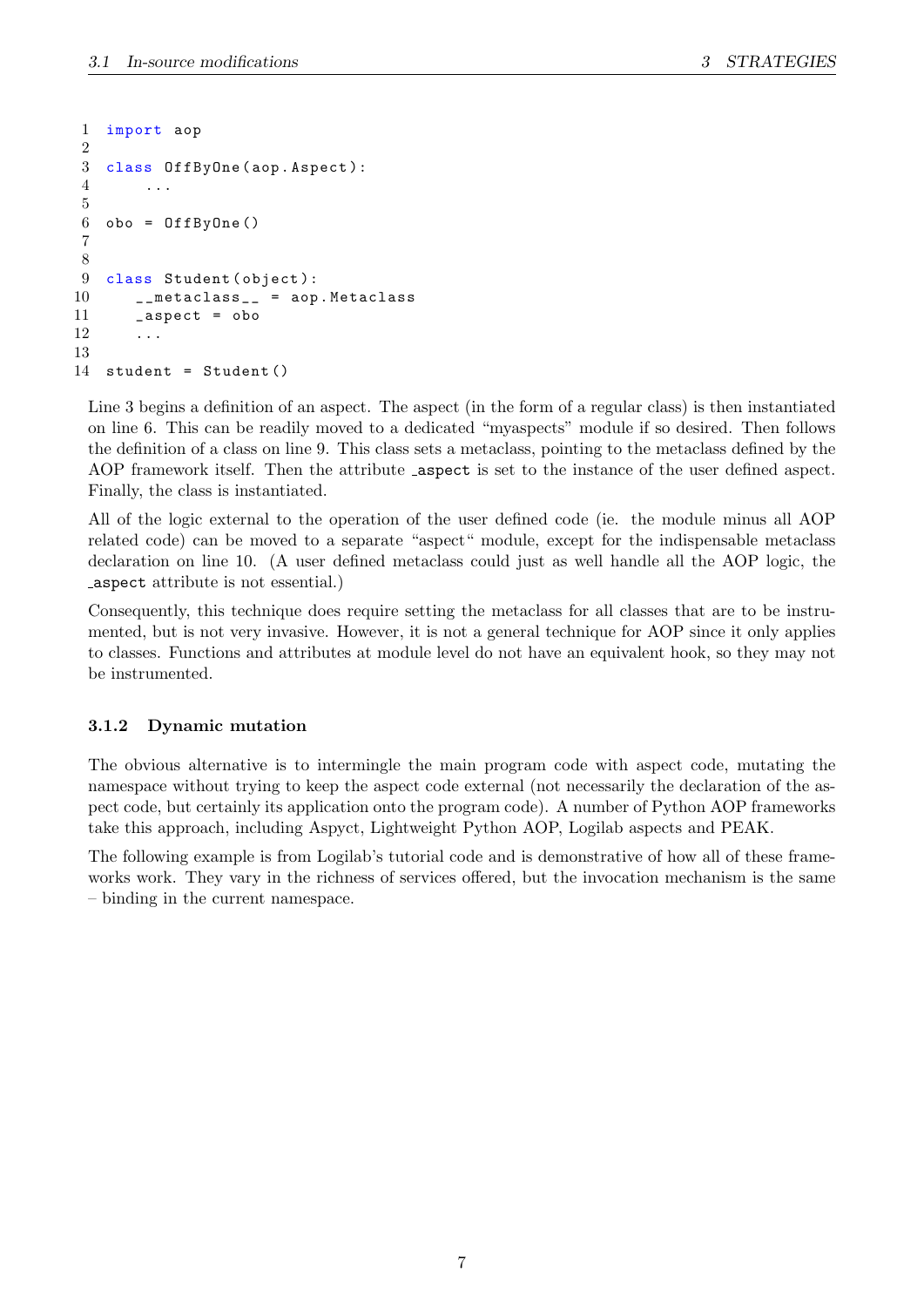```
1 from logilab . aspects . weaver import weaver
2 from logilab . aspects . lib . logger import LoggerApsect
3 import sys
4
5 stack = StackImpl()
6
7 # Push an element on the stack, the method call is not traced
8 stack . push ("an element ")
9
10 # Weave aspect code (log will be done on sys.stderr)
11 weaver . weave_methods ( stack , LoggerAspect , sys . stderr )
12
13 # Push an other element, method call will now be traced
14 stack . push (" another element ")
15
16 # Unweave logger aspect
17 weaver . unweave ( stack , LoggerAspect )
18
19 # Now, call methods aren't traced anymore
20 stack . push ("a third element ")
```
Lines 1 and 2 load the AOP framework module, as well as one of the pre packaged aspect modules. Line 5 instantiates an object from a user defined class, followed by line 8, which calls a method on it. Next comes the application of the aspect in scope onto the user object. The next method call on line 14 happens on a mutated version of the push method, with a logging side effect. Finally, the aspect can be detached from the object again.

Dynamic mutation has no restrictions on access to the code module, so it obviously has all the power of any other Python code. All objects can be rebound and mutated at any time, which makes it possible to enable and disable aspects dynamically. Unfortunately, this also means that static mutation, should it be desired, becomes a matter of code style, as it is not enforced by the language in any way. This could be a source of bugs if clients erroneously access objects before they have been mutated and experience disparate results (especially with respect to side effects).

Dynamic mutation is also highly invasive in how it mingles the code in the module with aspect code.

## <span id="page-7-0"></span>3.2 External invocation

External invocation is an orthogonal approach to in-source modification. If modifying the source is deemed undesirable, then code injection can still be achieved by invoking the program in a nonstandard way, eg. for the purpose of debugging or benchmarking.

Figure [2](#page-8-0) illustrates this method. The source is untouched. Instead, the module in question is imported and executed in an external module, where it can be instrumented.

#### <span id="page-7-1"></span>3.2.1 External metaclass override

Metaclasses are declared either in the body of a class definition, a base class, or the global  $\lnot$  metaclass variable.[4](#page-7-2) This makes it possible to set a global metaclass for all the classes defined in a module (provided they do not define a metaclass), which can mutate the classes accordingly. As mentionded in section [3.1.1,](#page-5-0) mutation by metaclass is a static mutation.

The following example illustrates this method.

<span id="page-7-2"></span><sup>4</sup>For precise resolution order see [\[12\]](#page-18-12).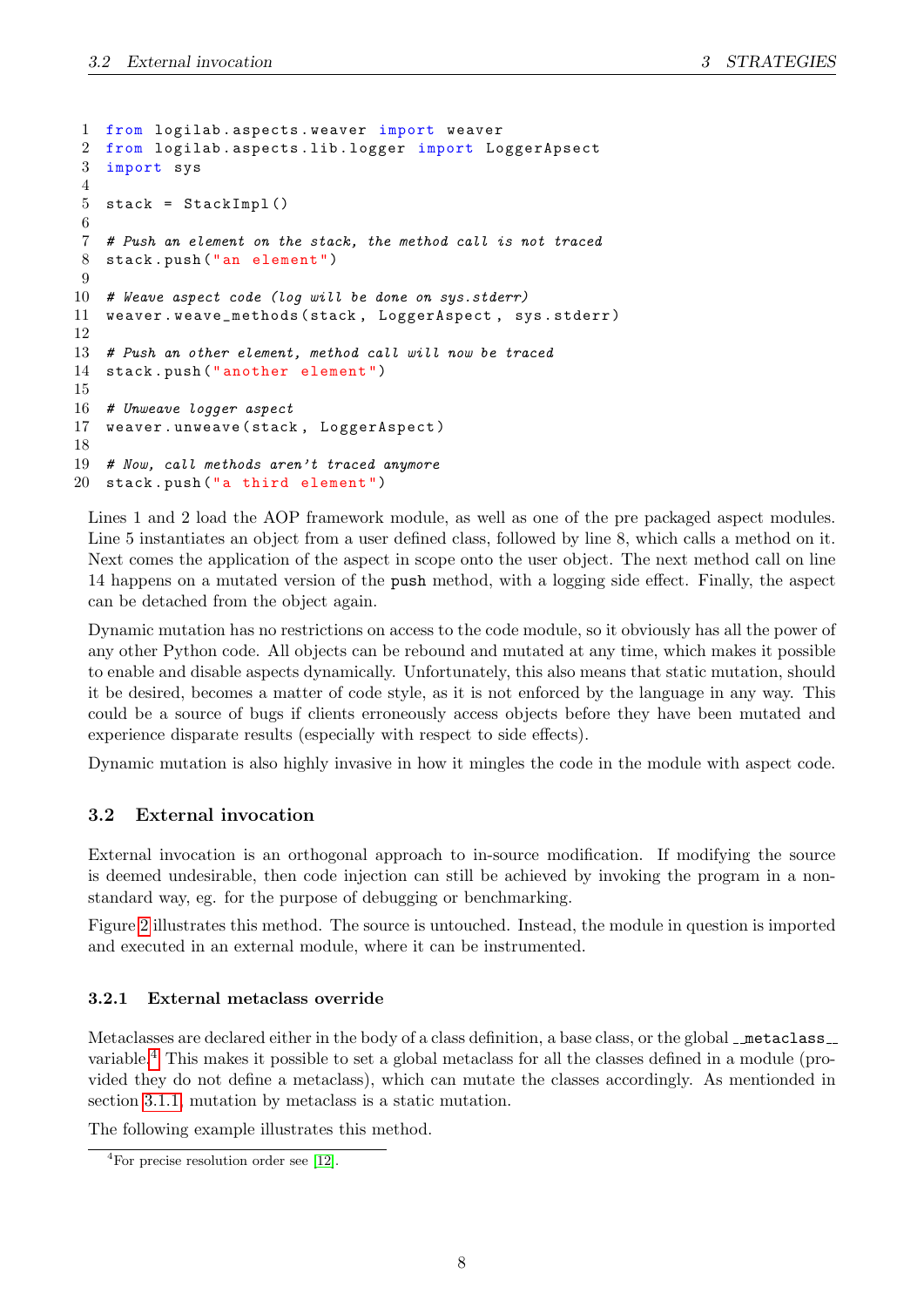

<span id="page-8-0"></span>Figure 2: External invocation pattern

```
1 # <./main.py>
2 class Number ():
3 def display (self):
4 print 45
5
6 if _{-}name_{-} == "_{-}main_{-}":
7 Number (). display ()
8
9
10 \# <./external.py>
11 class Verbose (type):
12 def __new__(cls, name, bases, dct):
13 print " Creating class ", name
14 return type.__new__(cls, name, bases, dct)
15 def __init__(cls, name, bases, dct):
16 print " Initializing class ", name
17 super (Verbose, cls).__init__(name, bases, dct)
18
19 env = globals (). copy ()
20 env['_\_metaclass\_'] = Verbose21 execfile ('main.py', env, {})
22 #> Creating class Number
23 #> Initializing class Number
24 #> 45
```
Lines 2-4 define the class Number with a method display. Line 6 carries the idiomatic stanza for modules that are executable, stating that the following code will execute if this module is the current main module. Line 7 instantiates an object of class Number and calls the method display.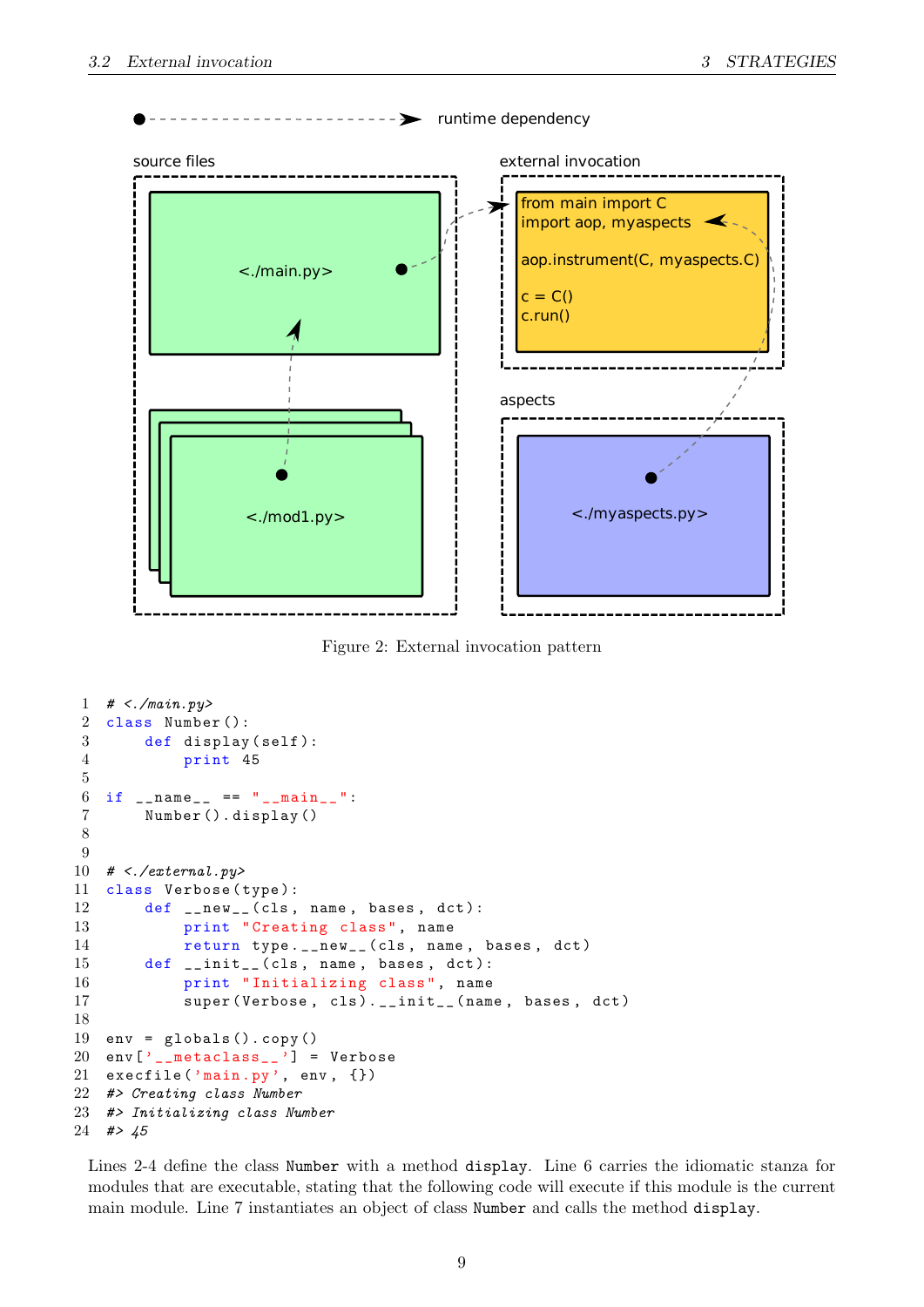Lines 11-17 define the metaclass Verbose. The  $\lnot$ -new  $\lnot$ -method prints output just before creating the class, then calling  $\text{__new__}$  on its base-metaclass type (line 14). The  $\text{__init__}$  method is then called to initialize the class<sup>[5](#page-9-1)</sup>, which again delegates to the base of  $Verbose$ .

On line 19 the global namespace is cloned (so that it can be mutated) and the  $\lnot$  metaclass $\lnot$  attribute is set. Finally, the target module main.py is executed given the global namespace defined in env (note that this dictionary also contains the attribute  $\Box$  name  $\Box$ , derived from the external.py module, which will trigger the stanza on line  $6$ ), and an empty local namespace. What follows is output from  $\text{main.py:}$ first the class Number is instantiated, with output from  $\text{__new__}$  and  $\text{__init__}$ , then comes the output from the method display.

This method is not invasive, unlike the similar metaclass hook from secion [3.1.1,](#page-5-0) as it is external to the module. However, it only applies to old style classes, which are deprecated.<sup>[6](#page-9-2)</sup> New style classes, in the absence of a  $\lnot$  metaclass  $\lnot$  attribute in the class body, will inherit the metaclass type.

Furthermore, this approach only allows instrumenting the module being executed. Any classes defined in modules imported by main.py will be compiled by the time they appear in main's namespace, and unaffected by main's \_metaclass\_ attribute. Other clients of the main module will not be affected by this at all.

#### <span id="page-9-0"></span>3.2.2 External dynamic mutation

Dynamic mutation in-source [\(3.1.2\)](#page-6-0) has an external counterpart. The strategy is to import the modules of choice and mutate the objects before use.

The following is an example.

```
1 # <./main.py>
2 def func ():
3 return 1
4
5
6 # <./external.py>
7 def dec(f):
8 def new_f (*a, **k):
9 print "---- dec ----", f.__name__
10 return f (* a, ** k)11 return new_f
12
13 import main
14 main.func = dec (main .func)15 print main . func ()
16 # ---- dec ---- func
17 #> 1
```
The main module defines a function func. This is a function we wish to instrument. Lines 7-11 in the external module define a simple decorator that wraps the function it is applied to. On line 14 the name main.func is rebound with the decorator dec. Then the function is called.

The func object is only mutated in the external module, and other clients will see the unmodified object, in contrast to the in-source variant of this method.

<span id="page-9-1"></span> $5$ Note that this is not the same  $\text{\_init}\_\text{(self)}$  method called on instances of a class, this  $\text{\_init}\_\text{initializes}$  the class, not instances. The parameter list is evidence of this.

<span id="page-9-2"></span> $6$ Old style classes will not appear in Python 3.0, see [\[13\]](#page-18-13).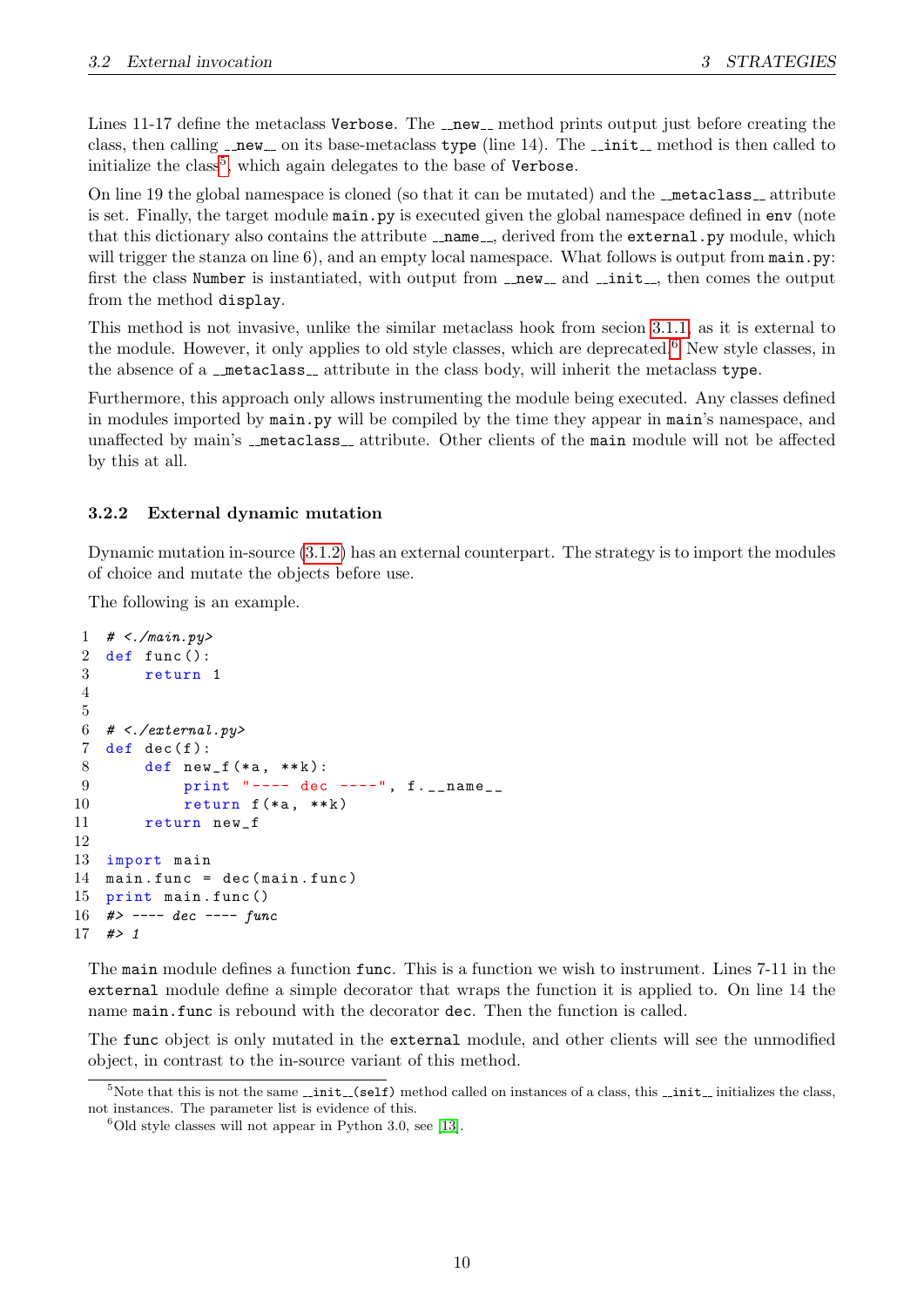#### <span id="page-10-0"></span>3.2.3 Proxy objects

Proxy objects are widely used in technologies that handle remote procedure calls. The design pattern can also be used to introduce indirection on local objects for the purpose of aspect oriented programming. Spring Python is a framework that applies external invocation through proxy objects.

The following is an abridged example from Spring Python's demonstration code.

```
1 \# <./module.py>
2 class SampleService :
3 def method (self, data):
4 return "You sent me '%s'" % data
5
6
7 # <./external.py>
8 from springpython . aop import MethodInterceptor , ProxyFactor
9 from module import SampleService
10
11 class WrappingInterceptor ( MethodInterceptor ):
12 def invoke (self, invocation):
13 results = "<Wrapped>" + invocation.proceed() + "</Wrapped>"
14 return results
15
16 factory = ProxyFactory ()
17 factory . target = SampleService ()
18 factory . addInterceptor ( WrappingInterceptor ())
19 service = factory . getProxy ()
20
21 print service . method (" something ")
22 #> "<Wrapped>You sent me 'something'</Wrapped>"
```
Lines 1-4 show the program source, which defines a class SampleService. The external.py module imports the main module and objects from the AOP framework. Line 11 defines the interceptor WrappingInterceptor, which will be applied to the class SampleService. Lines 16-19 instantiate a proxy for an instance of SampleService and apply the WrappingInterceptor on all methods of the class. Eventually, the proxy object is bound to the name service and can be used just the same as instances of the unmodified SampleService class.

According to the rationale of Spring Python, the method of proxy objects is intended to be used at junction points between modules of a program (third party libraries, for instance), without the need to touch the program source. This can indeed be realized to provide many connection-point types of servies, like a security layer, as a container that catches all exceptions, and so on. But this would make the framework more of a middleware than an aspect oriented implementation. After all, it is the stated goal of AOP to be able to instrument code at any depth, not merely at the interface of a component.

#### <span id="page-10-1"></span>3.3 Program transformation

The strategies presented thus far require either changes to the code, or a custom execution model. They are not out-of-band methods of instrumentation – they do not enable running the program completely unmodified. aopy is a proof of concept AOP implemention I wrote to demonstrate an out-of-band instrumentation technique whose effect is similar to that of AspectJ: the program is transformed in the compilation phase and subsequently executed as normal.

The pattern is laid out in figure [3.](#page-11-0) The source files are compiled to bytecode, through a process of program transformation. This transformation is defined by the specification (spec) file, which pairs units of code injection (properties, decorators, metaclasses) with pointcuts (patterns to match against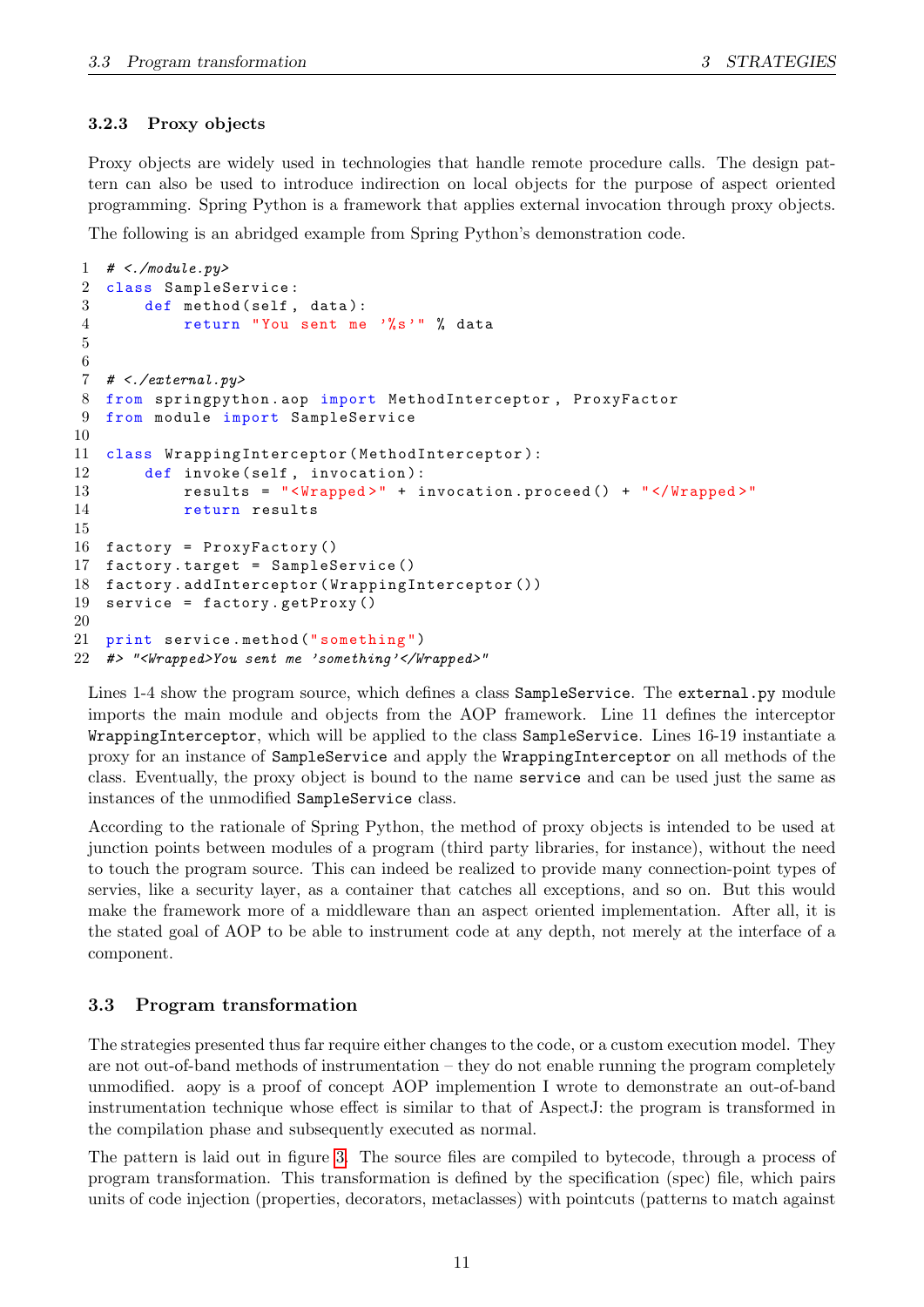

<span id="page-11-0"></span>Figure 3: Program transformation pattern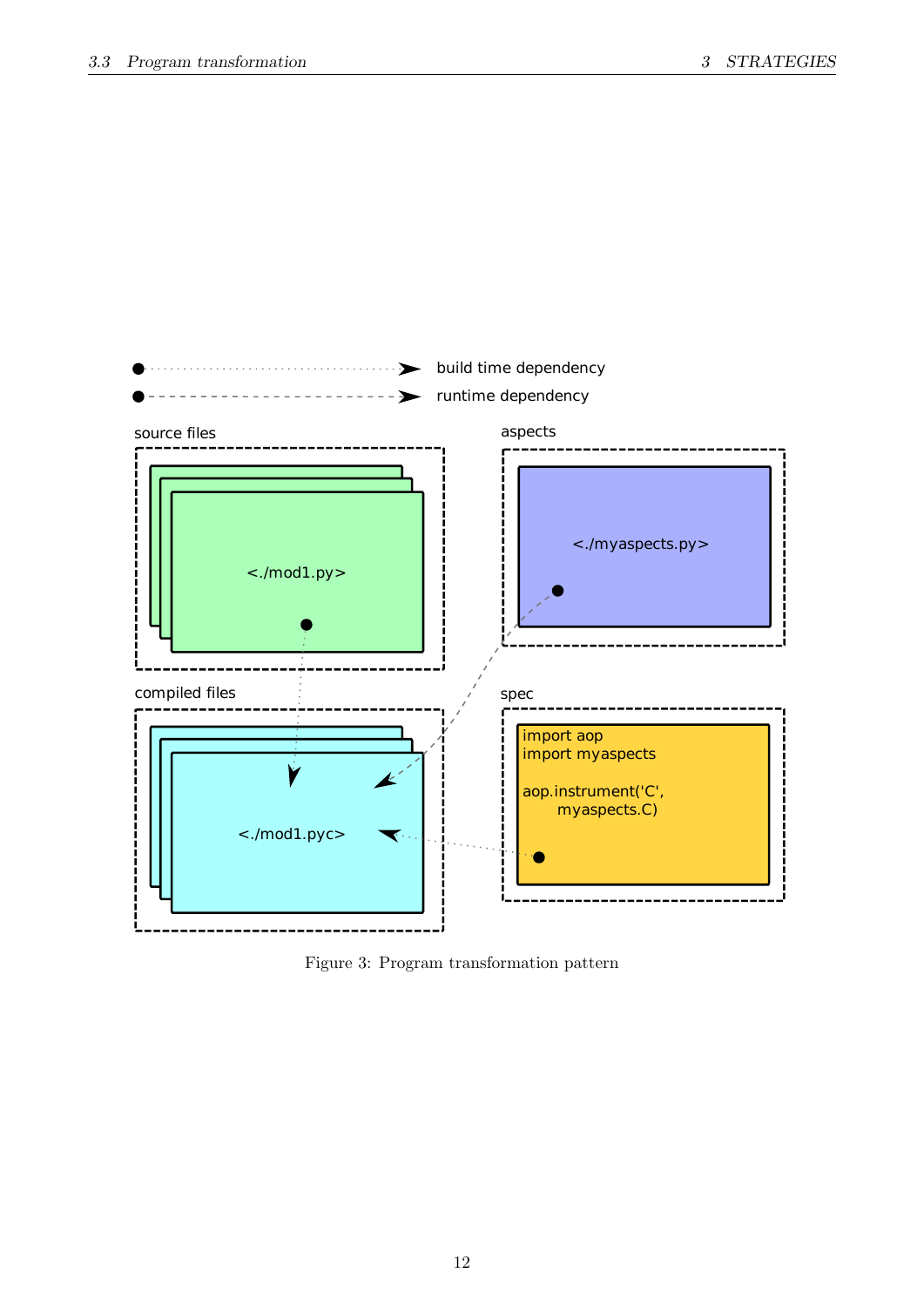code entities in the source files). The compilation produces instrumented bytecode with references to the aspects.

What follows is a demonstration of aopy use.

#### The program source

```
1 # <./main.py>
2 class Class (object):
3 def \_init\_ (self):
4 self . att = 1
5
6 def compute (self, x):
7 return x ** x
8
9 cls = Class ()
10 print cls . att
11 #> 1
12 print cls . compute (4)
13 #> 256
14 print str(cls)
15 \#> <__main_. Class object at 0x7f61fd8a2210>
```
The code to be instrumented is held in the module main. Lines 2-7 define a simple class with one attribute att and one method compute. The remainder demonstrates first instantiating the class, then accessing the attribute, then calling the method, and finally showing the string representation of the instance. This output will change as the class is instrumented.

#### A transformation

The module myaspects contains the code elements that will be injected into main.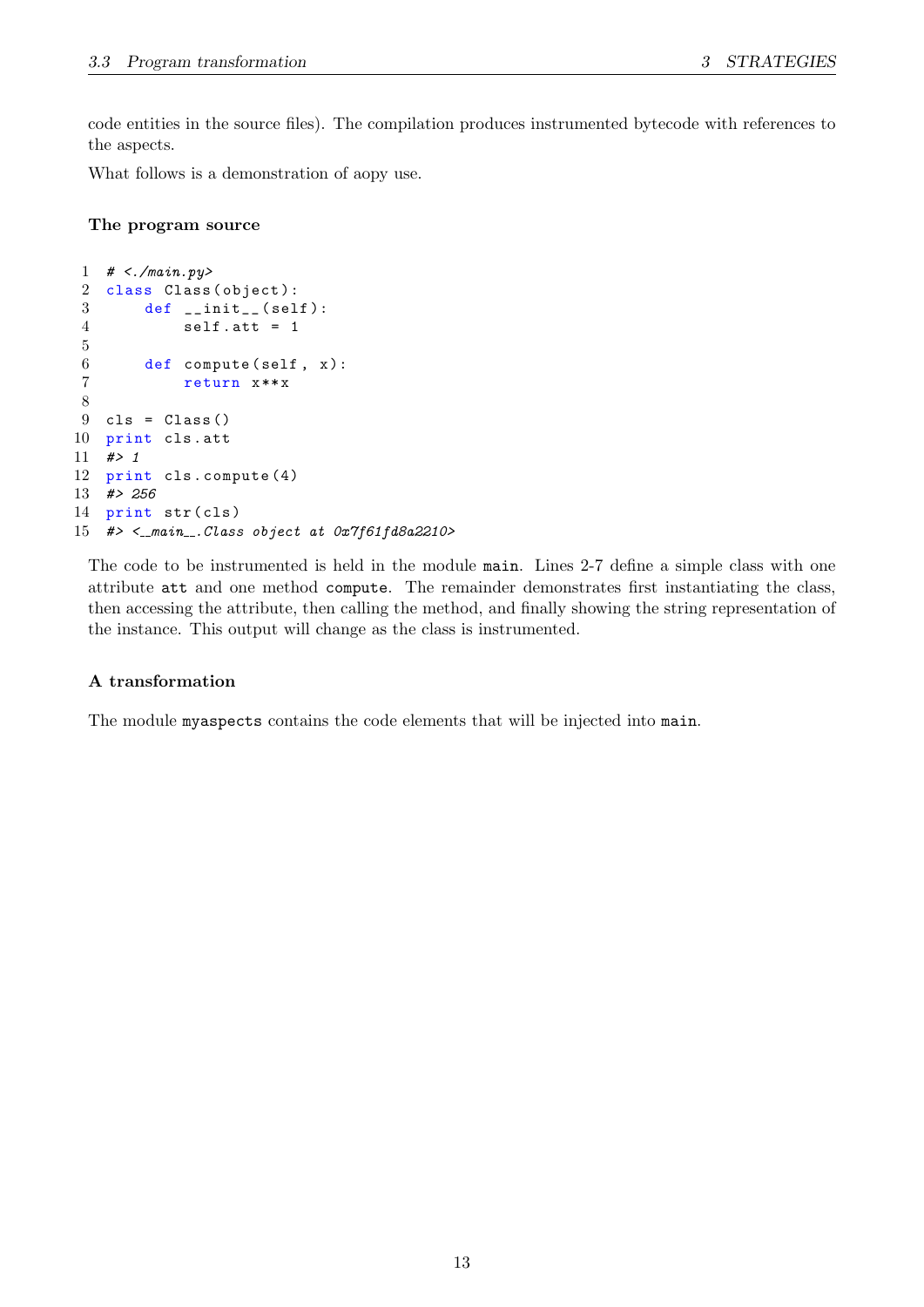```
1 \# <./myaspects.py>
2 def set_att (self, value):
3 print "set", value
4 self._att = value
5
6 def get_att ( self ):
7 print "get", self . _att
8 return self._att
9
10
11 def decorator (func):
12 def new_func (* args, ** kwargs):
13 print " Received arguments :", args , kwargs
14 res = func (*args, ** kwargs)
15 print " Returning result :", res
16 return res
17 return new_func
18
19
20 class Metaclass (type):
21 def __new__(cls, name, bases, dct):
22 def \texttt{def} \texttt{str}_-(\text{self}):
23 members = ", ".join ([m for m in dir (self)])
24 classname = self._-class\_...\_name\_25 return "%s instance : %s" % ( name , members )
26 \det [\,^{\prime}{}_{--} str_{--} \,^{\prime}] = -str_{--}27 return type.__new__(cls, name, bases, dct)
```
Lines 2-8 define two functions set att and get att. These will indeed become methods in the class main.Class, and accordingly take self as first parameter. Their purpose is to administer the attribute att, which will become the internal name for the attribute att in the class main.Class. att which will become a property.

Lines 11-17 define a decorator function decorator, which will wrap the method compute in main.Class. This decorator defines a replacement function new func, which displays the arguments received before calling the function it wraps, then makes the call, and then displays the result before returning it.

Lines 20-27 define a metaclass Metaclass, which will become the metaclass of main.Class. The constructor function  $\text{new}_-$  injects a replacement for the standard  $\text{str}_-$  method, listing all the members of the class.

```
1 \# \leq/spec.py>
2 import aopy
3 from myaspects import *
4
5 aspect = aopy. Aspect ()
6 aspect . add_property ('main : Class /att ', fget = get_att , fset = set_att )
7 aspect . add_decorator ('main : Class / compute ', decorator )
8 aspect . add_metaclass ('main : Class ', Metaclass )
\Omega10 __all__ = ['aspect']
```
The module spec defines the code injection that will be performed on main using the items in myaspects.

The Aspect class is the public API offered by aopy. Line 5 creates a new Aspect instance, which represents a semantic unit of code injection.

The next step is to populate the aspect with code instrumentation items. Every item consists of two parts, a pointcut (a matching pattern), and an advice (a unit of code injection). Pointcuts are defined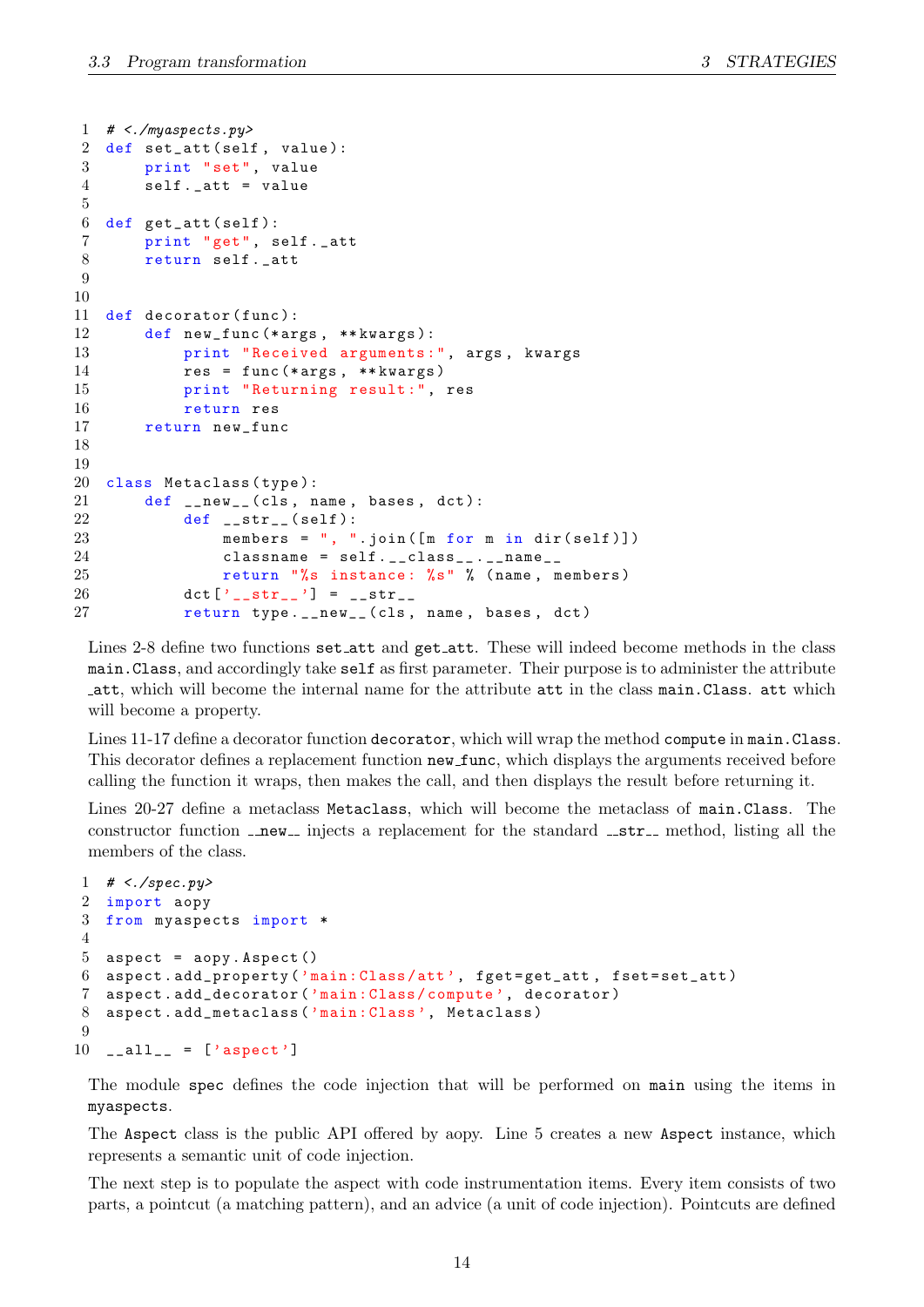as pathspecs (pairs of paths); the first part is the path of the module,<sup>[7](#page-14-0)</sup> the second is the path of the element in the module. Pathspecs are regular expressions.

Line 6 adds a property to the aspect. This means that an attribute, if matched by the pointcut, will be wrapped as a property. The pathspec given will match an attribute att in a class Class, in a module main.

Line 7 adds a decorator to the aspect. This means that any function (or method) matching the pointcut will be decorated with this decorator. The pathspec given will match a function compute in a class Class, in a module main.

Line 8 adds a metaclass. The pathspec will match any class named Class at the top level of a module named main.

Line 10 sets the standard Python module attribute \_\_all\_\_, which lists the aspect objects to be exported by this spec.

#### The transformed program

The following listing displays the transformed program. This file is not actually produced by aopy – the transformed abstract syntax tree is compiled directly to a bytecode module. But its content correponds to the code shown.

```
1 # <./main.py> transformed
2 import myaspects+
3
4 class Class ( object ):
5 \_metaclass_{--} = myaspects. Metaclass+
6
7 def __init__ ( self ):
8 self.att = 1
9
10 @myaspects . decorator+
11 def compute (self, x):
12 return x**x
13
14 att = property (fget=myaspects.get_att, fset=myaspects.set_att) +
15
16 cls = Class()
17 #> set 1+
18 print cls . att
19 #> get 1+
20 \neq 121 print cls . compute (4)
22 #> Received arguments: \langle\langle \text{Lmax}_{\text{max}} \rangle.Class object at 0x7fe7c4274750>, 4) \{\}+
23 #> Returning result: 256+24 #> 256
25 print str(cls)26 #> Class instance: \text{Llass}_{\text{L}}, \text{Ldest}_{\text{L}}, \text{Ldict}_{\text{L}}, \text{Ldoc}_{\text{L}}, ...*
```
Lines that differ from the original program source have been marked. A red plus  $+$  marks a new line, a blue dot \* marks a changed line.

The first (executable) line in the program, line 2, contains a new import statement, which brings the objects that have been injected into scope. The injected import statement will always precede any other imports.

<span id="page-14-0"></span><sup>7</sup>The module declared in a pathspec will be matched by name, it does not refer to any particular file, merely the path of a module in a package hierarchy. If the pattern matches several modules with name main, all will be successful matches.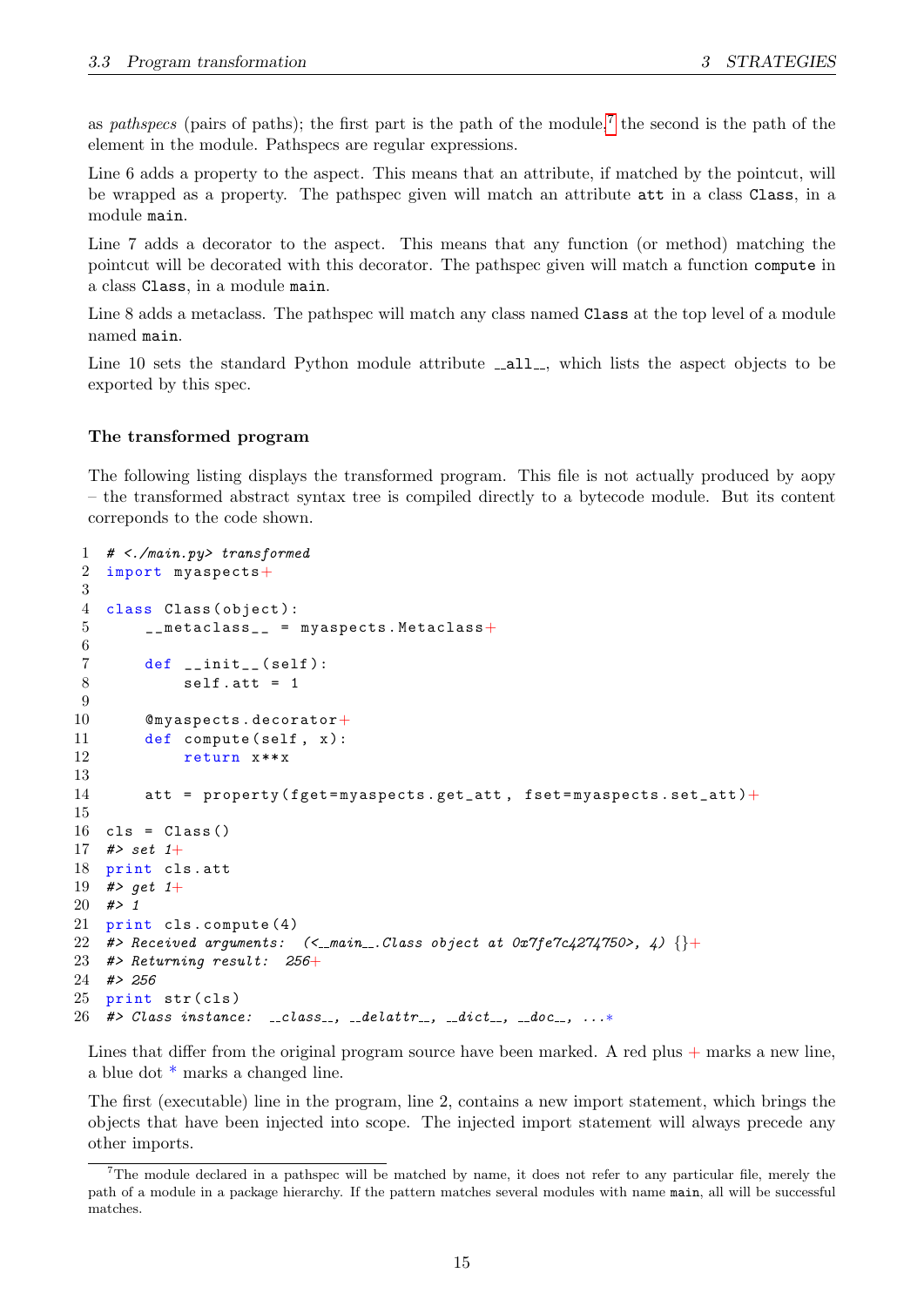The next new line is line 5, which is a metaclass declaration, referencing myaspects.Metaclass. Any existing metaclass declaration will have been replaced by this one.

Line 10 shows the decorator myaspects.decorator applied to the method compute. The injected decorator will be applied after any existing decorators (an outer wrap).

Line 14 assigns a property on the attribute att, with the functions get att and set att from myaspects. These functions will be called from within the class and behave just like any other methods in the class. Any existing property on att will be replaced with this statement.

The remainder shows use of the class in an instrumented state.

First, we see the property in action. Line 17 now appears, because the set att function is called from the  $\text{\_init}\text{\_}$  method when the class is instantiated. Line 19 appears because the set att method is called when the attribute is accessed.

Line 21 invokes the decorator, which wraps compute. This produces lines 22 and 23. compute is called with two arguments, the first is an instance of the class (the self argument), the second is the integer bound to x in the function. There are no keyword arguments, so the dictionary kwargs is empty as shown.

Finally, line 26 is changed because the call to  $\text{__str__}$  on the instance of Class is made to a custom method  $_$ <del>str</del>  $_$ , set by the metaclass of Class.

The program transformation strategy has the marked advantage of being an out-of-band instrumentation method. Consequently, all mutations are static and thus the lifetime of an object will never affect its instrumentation state.

The disadvantage of this method is that the injected code is invisible to the programmer, and thus more difficult to debug. Both the aspect modules and the spec modules are regular Python code, which can be run standalone, and aspects can be applied in-source for testing. But the final instrumented target code is not available.

aopy is written using the compiler module of the standard library, which replicates the C compiler entirely in Python. This module is deprecated and will not be available in Python 3.0, see [\[14\]](#page-18-14). The Python standard library retains functionality to parse modules into abstract syntax trees and perform transformations on them through a new ast module. However, no compilation mechanism from AST to bytecode has yet been announced (presumably a function to compile AST using the C compiler will become available to complete the chain).

# <span id="page-15-0"></span>4 Evaluation

The task of evaluating the various strategies must start from a set of values which are thought as important criteria for what a given implementation has to offer. The origin of aspect oriented programming is said to be Gregor Kiczales's paper from 1997 ([\[15\]](#page-18-15)). The realization of this concept is indeed AspectJ, which originates from the same research group. However, in the decade that followed, dozens of implementations ([\[16\]](#page-18-16)) have sprung up (I present those related to Python in this paper) and it may be the case that AOP has evolved somewhat from the original concept. Notwithstanding this possibility, I take the view that the purpose of AOP remains to be the practice of instrumentation through code injection.

The following subsections offer an evaluation of the various strategies on criteria of interest. A summary is shown in the matrix below. I stress that this is not an evaluation of the AOP frameworks themselves, it is an assessment of the strategies presented, and the potential they have. This does not imply this potential has been realized in all, or even any, of the implementations.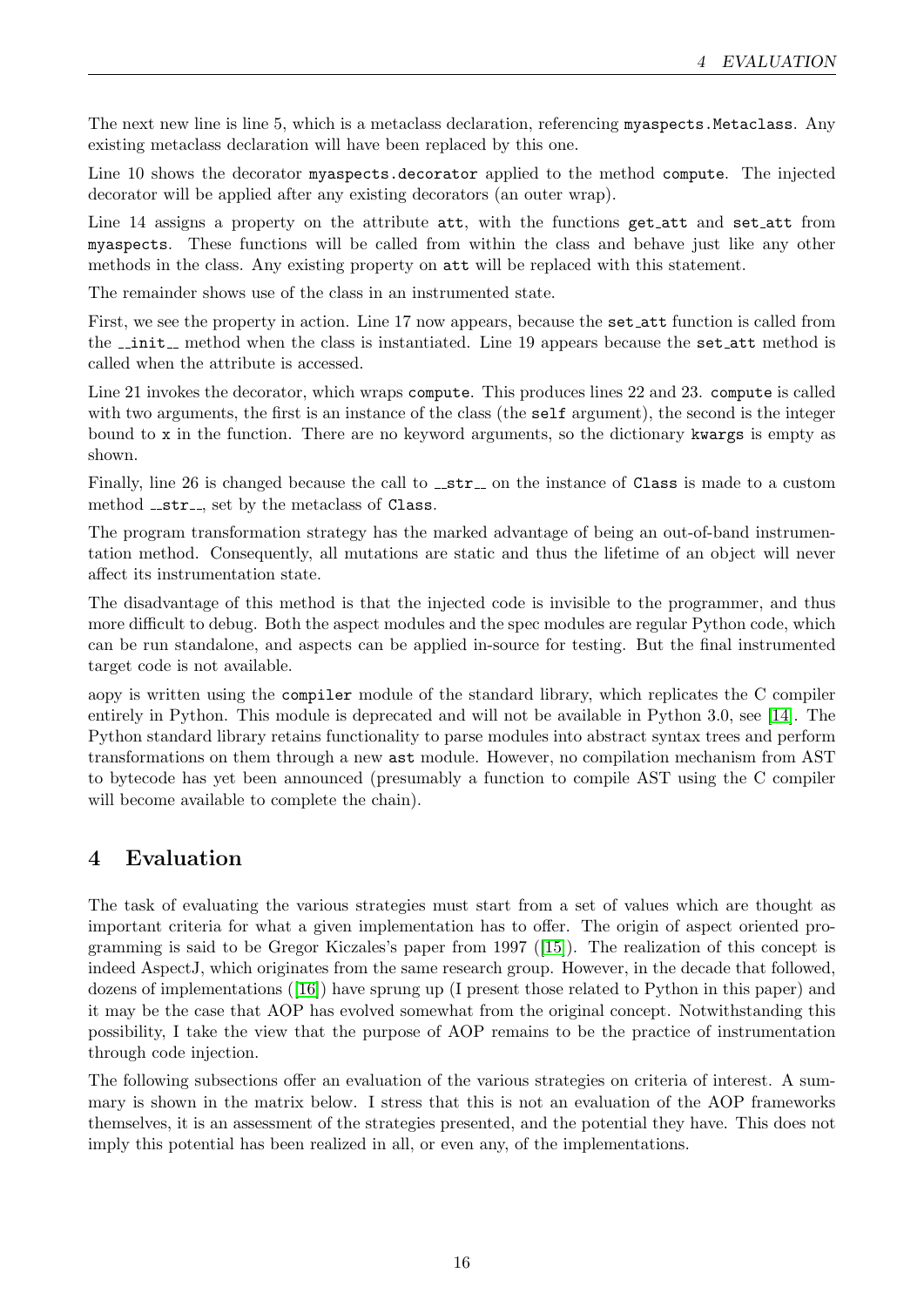| Strategy comparison matrix |                           |         |                |           |                |  |  |  |  |
|----------------------------|---------------------------|---------|----------------|-----------|----------------|--|--|--|--|
| <b>Strategy</b>            | Depth                     | Reach   | Invasive       | Lifecycle | Out-of-band    |  |  |  |  |
| Metaclass hook             | Class                     | Full    | Minimal        | Static    | N <sub>o</sub> |  |  |  |  |
| Dynamic mutation           | Stmt wo/side eff. $\vert$ | Full    | Yes            | Dynamic   | N <sub>o</sub> |  |  |  |  |
| External metaclass         | Class                     | Partial | N <sub>o</sub> | Static    | N <sub>o</sub> |  |  |  |  |
| External dynamic mut.      | Stmt wo/side eff. $\vert$ | Partial | N <sub>o</sub> | Dynamic   | N <sub>o</sub> |  |  |  |  |
| Proxy objects              | Stmt wo/side eff.         | Partial | N <sub>o</sub> | Dynamic   | N <sub>o</sub> |  |  |  |  |
| Program transformation     | Stmt w/side eff.          | Full    | N <sub>o</sub> | Static    | Yes            |  |  |  |  |

Figure 4: Strategy comparison matrix

## <span id="page-16-0"></span>4.1 Injection depth

All strategies that either mutate the namespace from within the module itself, or which rely on mediating access to the module, have access to the module's full namespace and can rebind symbols at will (including bindings in imported modules). This effectively enables injection down to the statement level, excluding side effects.<sup>[8](#page-16-3)</sup> The strategies in this category are dynamic mutation (both in-source and external) and proxy objects.

Program transformation has access to the full syntax tree and can can thus inject at the statement level as well, but can also preempt side effects by mutating (or branching off from) statements before they are executed.

Metaclass based strategies are more limited, in that they can only mutate members of a class (methods and variables). Functions not contained in classes, as well statements at module level, cannot be effected.

## <span id="page-16-1"></span>4.2 Reach

In-source modifications and program transformation are strategies that have full reach, because the mutations happen in the module itself, so any client importing the module will see the mutated state of the objects.

External invocation strategies, conversely, must insist that all clients access the module through an intermediary, so they only have partial reach.

#### <span id="page-16-2"></span>4.2.1 A counter example to full reach

Suppose there is a module that contains a function f. This is a function we wish to rebind for clients of the code.

```
1 \#<./module.py>
2
3 def f ():
4 print (" original function ")
```
To that end, we create a proxy module that imports the code module and rebinds the function.

<span id="page-16-3"></span><sup>&</sup>lt;sup>8</sup>Side effects here means calls to other modules or side effects unto the operating system at large. A statement which deletes a file cannot be reversed by rebinding symbols post-execution.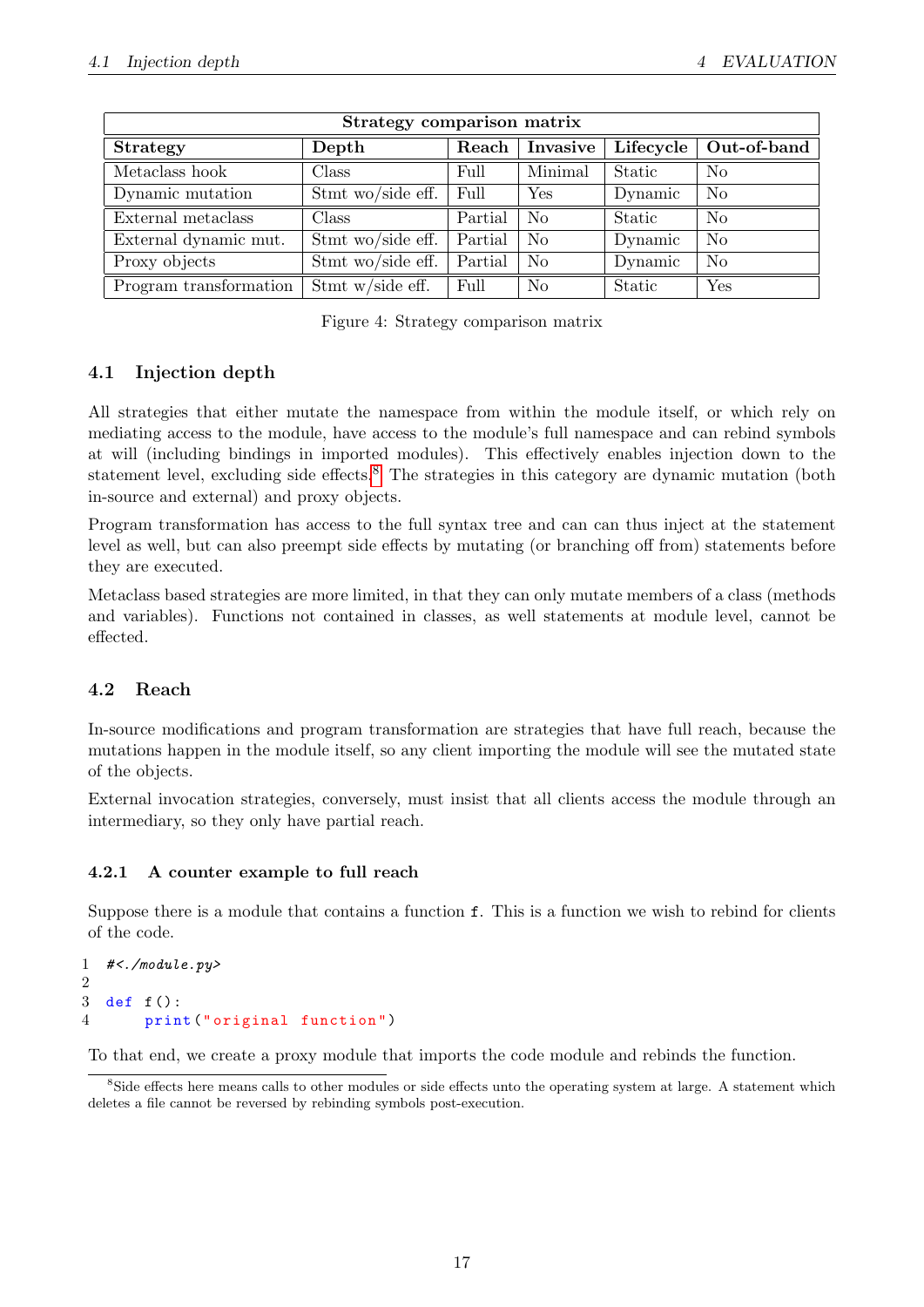```
1 \#<./proxy.py>
2
3 import module
4
5 def new_f ():
6 # module.f() # dangerous code, replace with:
7 print (" instrumented function ")
8
9 module.f = new_f
```
Clients of the proxy will now see the rebound version of the function:

```
1 #<./proxyclient.py>
2
3 from proxy import *
4
5 module . f ()
6
7 #> instrumented function
```
But what if a client imports the module directly? The function appears in its original incarnation, and we have failed to intercept this function call through our instrumented function.

```
1 #<./moduleclient.py>
2
3 import module
4
5 module . f ()
6
7 #> original function
```
#### <span id="page-17-0"></span>4.3 Invasiveness

Strategies that employ external invocation are uninvasive, because all the instrumentation is external to the source module. This also applies to program transformation

The metaclass hook method is invasive, but in a minimalistic way. The metaclass has to be set in each class, but the rest of the aspect code can be external.

Dynamic mutation mixes source code with instrumentation in the same module and is therefore in my view quite contrary to the objective of AOP: separating source code and aspects. The two parts can be kept separate in the module by convention, first listing all the objects, and then the instrumentation declarations, but that is still only a matter of convention and therefore not a firm level of separation.

## <span id="page-17-1"></span>4.4 Instrumentation lifecycle

Metaclass based strategies are static mutations, which guarantee that the object will have been mutated by the time it comes into scope and clients can access it. Program transformation is also a static mutation, because the module is compiled to bytecode in mutated form before it is ever executed.

Proxy objects is a dynamic mutation method that is intended to be used statically. Since it does not have full reach, it becomes a matter of convention to enforce that objects from a module are always accessed through proxy objects. Proxy objects could also be used dynamically to enable/disable instrumentation.

Dynamic mutation strategies are, as the name suggests, dynamic. As with proxy objects, they can be used statically by convention, but their applicability is perhaps more valuable as a genuinely dynamic